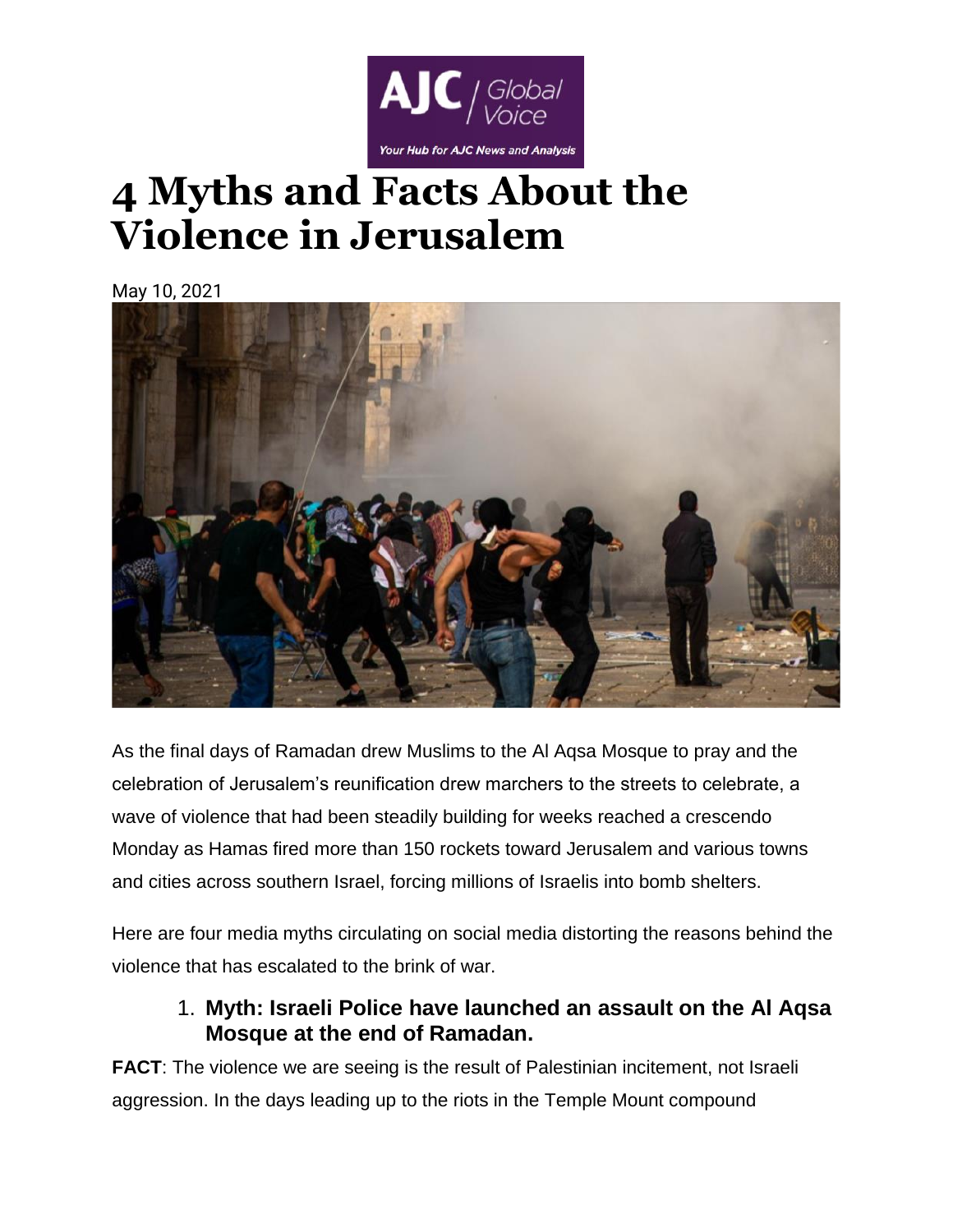Palestinians stockpiled stone slabs, rocks, and fireworks around the site. Thousands of worshipers leaving Friday Prayer hurled rocks at Israeli police officers guarding the site who responded accordingly. **[Videos](https://twitter.com/theIMEU/status/1390765408186212353?s=20)** from inside the mosque show stun grenades landing inside prayer rooms, as projectiles used to disperse the crowds outside have gone through doors left wide open.

Leaving the worship space more vulnerable amplifies the bogus battle cry that "Al Aqsa is in danger," which has served to foment protests and violence for years. Meanwhile, Iran's meddling is inflaming tensions as well. Ahead of Jerusalem Day, which has long been a flashpoint on Iran's calendar, Iran's Ayatollah Ali Khamenei wrote that "the Palestinians' endeavors and the pure blood of resistance martyrs have managed to multiply Palestinian Jihad's internal power by hundreds of times. Once, Palestinian youth defended themselves by throwing stones, but today they respond to the enemy's attacks with precision missiles."

Social media also has been weaponized by Arab youth to agitate for more violence. Throughout the past month, a new social media trend arose that involved physically assaulting visibly Orthodox Jews and posting the attacks on TikTok.

## 2. **Myth: The so-called "assault on Al Aqsa" is a Jewish effort to suppress religious freedom.**

**FACT:** Never in history has there been greater religious freedom and protection for all worshippers in Jerusalem than there has been since Israel took control of the city in 1967. When Jordan ruled the city, Jews were denied access to the Western Wall and to the cemetery on the Mount of Olives, where Jews have buried their dead for more than 2,500 years. Nearly sixty synagogues were destroyed or turned into stables or chicken coops and Jewish tombstones were ground up and used to pave roads. Jordan also passed laws that barred Christian institutions from acquiring real estate and limited how many Christian schools could open.

After the 1967 war, Israel abolished all of Jordan's discriminatory laws and made it illegal to restrict access to sacred places. Israel also entrusts the oversight of the holy places to their respective religious authorities. For example, the Muslim Waqf oversees the mosques on the Temple Mount while Israel oversees security.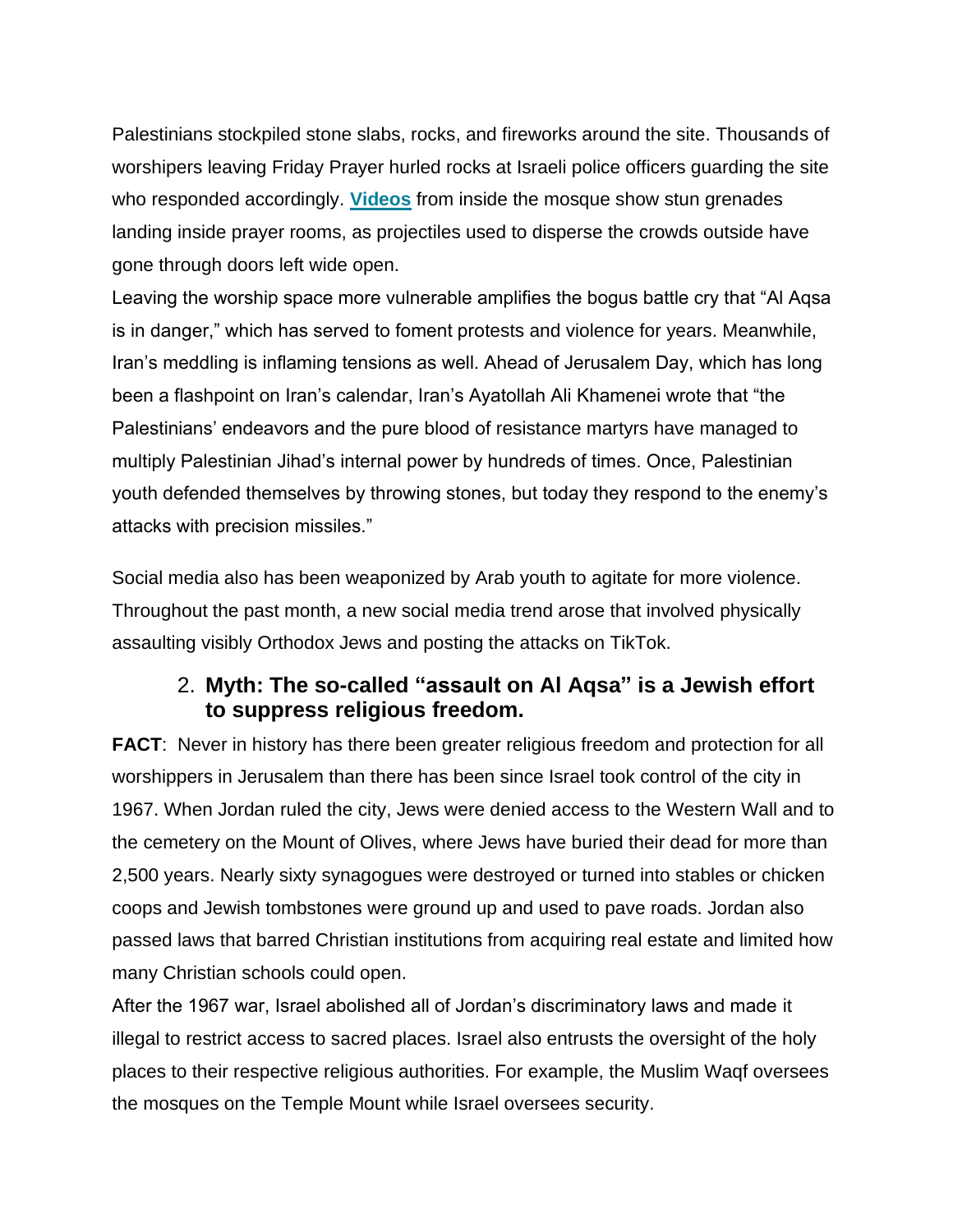### 3. **Myth: The eviction of 30+ families from their homes in Sheikh Jarrah, a neighborhood in East Jerusalem, is an example of ethnic cleansing.**

**FACT**: First of all, the case centers on six families. Second, the Israeli Supreme Court hasn't ruled on whether the landowners can evict the families who have been at-will tenants on the land since the 1980s.

But rather than wait for a court decision, Palestinians have made the families cause celebres, inciting violent clashes with Israeli police and Jewish extremists.

The dispute in Sheikh Jarrah originated in 1876 when the land, which houses the tomb of a revered Jewish high priest from antiquity, was under Ottoman rule. That year, Palestinian landowners sold the land to two Jewish trusts.

Jordan captured the plot in the Arab-Israeli war of 1948 and built dozens of homes there to house Palestinian families who had fled from what became Israel.

After Israel captured East Jerusalem in 1967, Jews were allowed to reclaim property that was under Jewish ownership before 1948. The Jewish trusts resumed ownership of the homes on the lot, but later sold it. The new landowners have tried to evict the residents ever since.

Now the issue lies with the Israeli Supreme Court and Israel's Attorney General. The court had urged the parties to try and reach a compromise last week, but the Palestinian residents refused. A hearing slated to take place this week was postponed at the Attorney General's request in order to avoid further inflaming tensions in the city.

### 4. **Myth: This violence is all about the battle over sovereignty in Jerusalem.**

**FACT:** The conflict over Jerusalem is fueling only part of the tension. The internal rivalry between two **[Palestinian political parties, Hamas and Fatah](https://www.ajc.org/news/what-hamas-is-hiding)**, and Palestinian Authority President Mahmoud Abbas's decision to yet again postpone elections also explain some of the violence. Because Hamas doesn't have a strong presence in Jerusalem, the terrorist group has coopted this conflict and enlisted Palestinians in Jerusalem to help reach their goals.